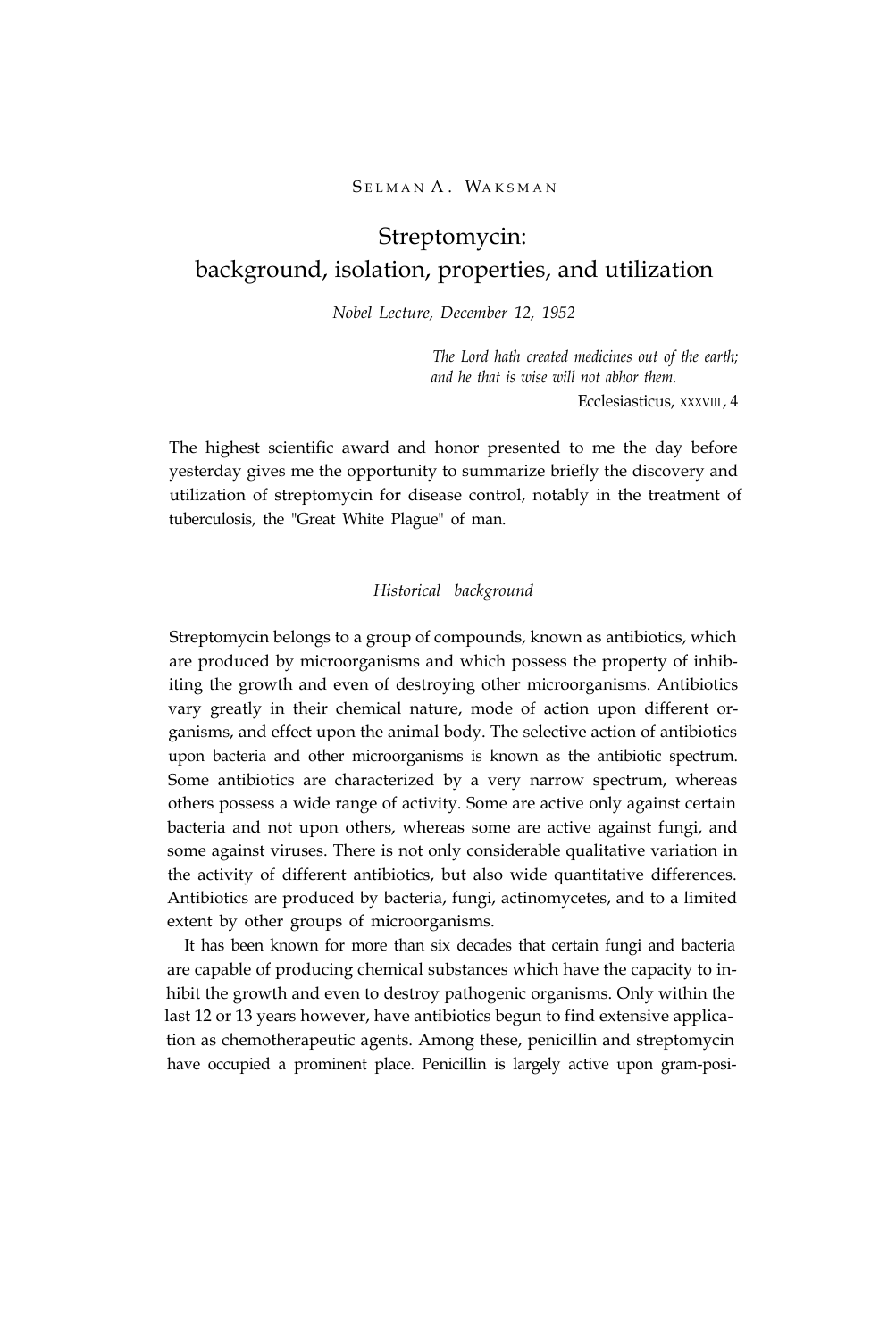STREPTOMYCIN<sup>371</sup>



Fig. 1. *Streptomyces griseus,* streptomycin-producing strain. Vegetative and aerial mycelium.

tive bacteria, gram-negative cocci, anaerobic bacteria, spirochaetes, and actinomycetes; streptomycin is active against a variety of gram-negative and acid-fast bacteria, as well as upon gram-positive organisms which have become resistant to penicillin. Neither of these antibiotics is active upon rickettsiae, viruses, and fungi. They too differ in their physical and chemical properties and in their toxicity to animals.

Since the discovery of streptomycin, the production and clinical application of this antibiotic have had a phenomenal rise. *Streptomyces griseus,* the streptomycin-producing organism, was first isolated in September 1943, and the first public announcement of the antibiotic was made in January 1944. Before the end of that year, streptomycin was already being submitted to clinical trial. Within two years, the practical potentialities of streptomycin for disease control were definitely established.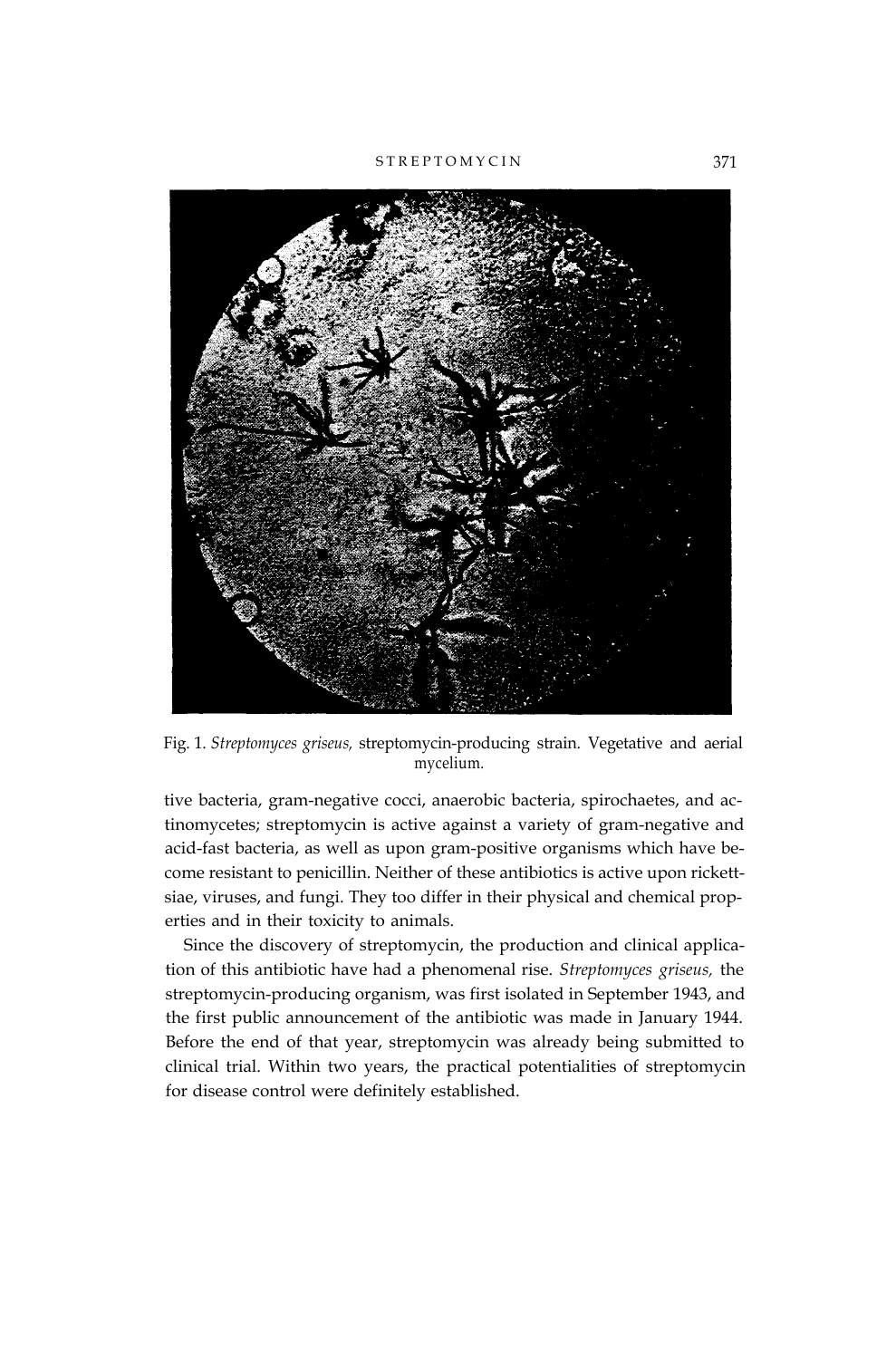#### 372 1952 S.A.WAKSMAN

The most spectacular of all the clinical applications followed recognition that streptomycin was highly effective against the tuberculosis organism, not only in vitro but also *in vivo.* Several clinical centers undertook to test the sensitivity of different freshly isolated strains of *Mycobacterium tuberculosis* to streptomycin, its practical evaluation in control of tuberculosis in experimental animals, and finally its use in the control of tuberculosis in the human body. Following the lead of Dr. William H. Feldman and Dr. H. Corwin Hinshaw at the Mayo Clinic, the American Trudeau Society and the National Tuberculosis Association took an active part in these investigations. The first conference arranged for the evaluation of the clinical results of the use of streptomycin was held in 1945, and others soon followed.

Within three years after the announcement of the isolation of streptomycin came the almost complete elucidation of its chemistry, its first derivative (dihydrostreptomycin) was obtained, and the first 1,000 clinical cases were reported. From a laboratory curiosity, streptomycin production soon grew into a large industry, with a monthly output of more than 25 thousand kilograms in the United States alone, and with many plants being established abroad for its manufacture.

This marked rise in the development of streptomycin was due partly to the fact that the spectacular increase, between 1941 and 1943, in the use of penicillin for disease control suggested the possibility that there were other antibiotics which could be utilized for the treatment of diseases not sensitive to penicillin. It was the knowledge of the great abundance and wide distribution of actinomycetes, which dated back nearly three decades, and the recognition of the marked activity of this group of organisms against other organisms that led me in 1939 to undertake a systematic study of their ability to produce antibiotics. Between 1940 and 1952 we isolated in our laboratories 10 different chemical substances from cultures of different actinomycetes, beginning with *actinomycin* and ending with *candicidin* Of these, *streptomycin* proved to be by far the most important chemotherapeutic agent.

# *Production of antibiotics by actinomycetes*

The isolation of streptomycin was the culminating point of a painstaking search for antimicrobial agents produced by actinomycetes, a group of organisms closely related to the bacteria. This was preceded by long and continuous research, dating back to 1915, on actinomycetes, their occurrence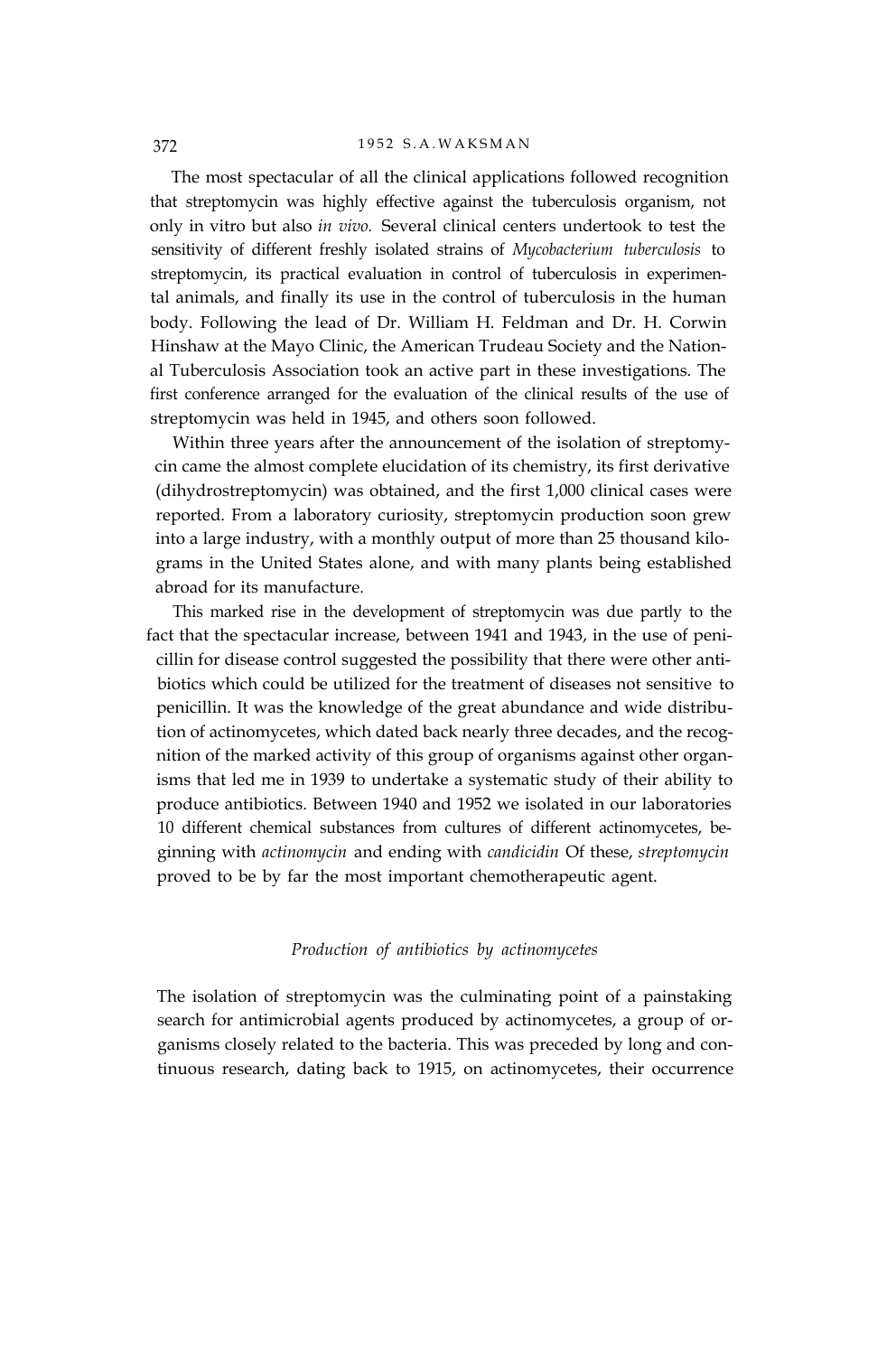#### STREPTOMYCIN<sup>373</sup>

and abundance in nature, their systematic or taxonomic position, their role in soil processes, notably in the decomposition of plant and animal residues and in the formation of humus, and finally their associative and antagonistic effects upon bacteria and fungi. It was finally established that as many as 20 to 50 per cent of all the actinomycetes found in the soil and in other natural substrates had the capacity to inhibit the growth of other microorganisms.

*Streptomyces griseus,* the organism which comprised the streptomycinproducing strain, was known in our laboratories from the beginning of our work on actinomycetes, although it was not tested at that time for its antibiotic-producing properties. The ability of actinomycetes to exert injurious effects upon bacteria and fungi has been known for many years. Lieske



Fig. 2. Electron micrograph of actinophage, type I, of streptomycin-producing *Streptomyces griseus,* x 31,000. *(Courtesy of Squibb Institute for Medical Research.)*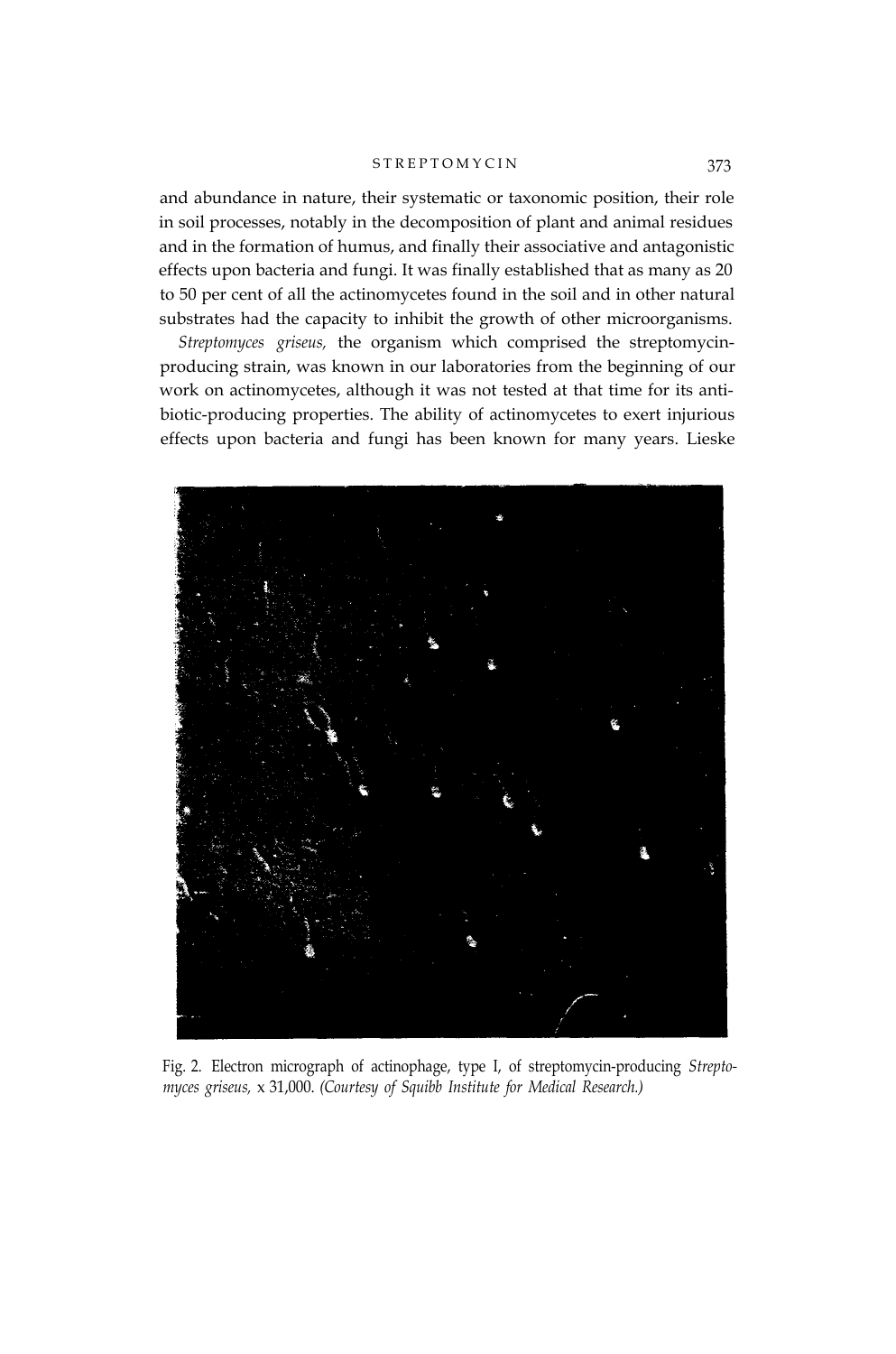showed in 1921 that certain strains are able to bring about lysis of many bacteria and antagonize their growth. This process is selective in nature: some of the bacteria are affected, and others are not. Other investigators, notably Gratia and Dath and Rosenthal, demonstrated in 1925 that cultures of organisms designated as *Streptothrix,* and now known to be actinomycetes, are capable of dissolving living and dead bacterial cells. Nakhimovskaia in 1937 made the first survey of the occurrence of antagonistic actinomycetes in the soil: 80 cultures were isolated, of which 47 were able to repress bacterial growth, but only 27 liberated into the medium substances which had the capacity to inhibit the growth of gram-positive bacteria, but not of gramnegative bacteria or fungi.

When we began our investigation on the production of antibiotics by actinomycetes in 1939, only two preparations were known to possess antimicrobial properties. These were not true antibiotics, or at least were not recognized as such. One was obtained by Gratia and had the capacity to lyse dead typhoid cells and certain living bacteria; it was later designated by Welsch as actinomycetin. The other was believed to be a lysozyme, which had lytic principles, and was studied by Krassilnikov and Koreniako in 1939.

The first true antibiotic to be derived from a culture of an actinomyces was isolated in our department in 1940. The organism, *Actinomyces antibioticus,* yielded a substance which was designated as actinomycin. It was soon crystallized, and its chemical and biological properties were established. This antibiotic proved to be a quinone-like pigment with an approximate molecular formula of  $C_{41}H_{56}N_sO_{11}$ . It was highly active against various grampositive bacteria but to a much lesser degree upon the gram-negative organisms. It proved to be extremely toxic to experimental animals.

This practical failure was followed by a comprehensive program of screening actinomycetes for their ability to produce different antibiotics. The fact was reavealed that these antibiotics vary greatly in their chemical nature, toxicity to animals, and antimicrobial activities. Some were active against bacteria and actinomycetes, but not upon fungi; some were largely active against certain bacteria, especially the gram-positive types, but not, or to only a limited extent, against the gram-negative forms, whereas others were *active* alike upon various gram-positive and gram-negative bacteria. Some had a very narrow spectrum, being active only or largely upon one group of organisms, such as the mycobacteria, or only upon certain fungi, such as yeast-like forms, or upon certain viruses, such as the influenza-B types; others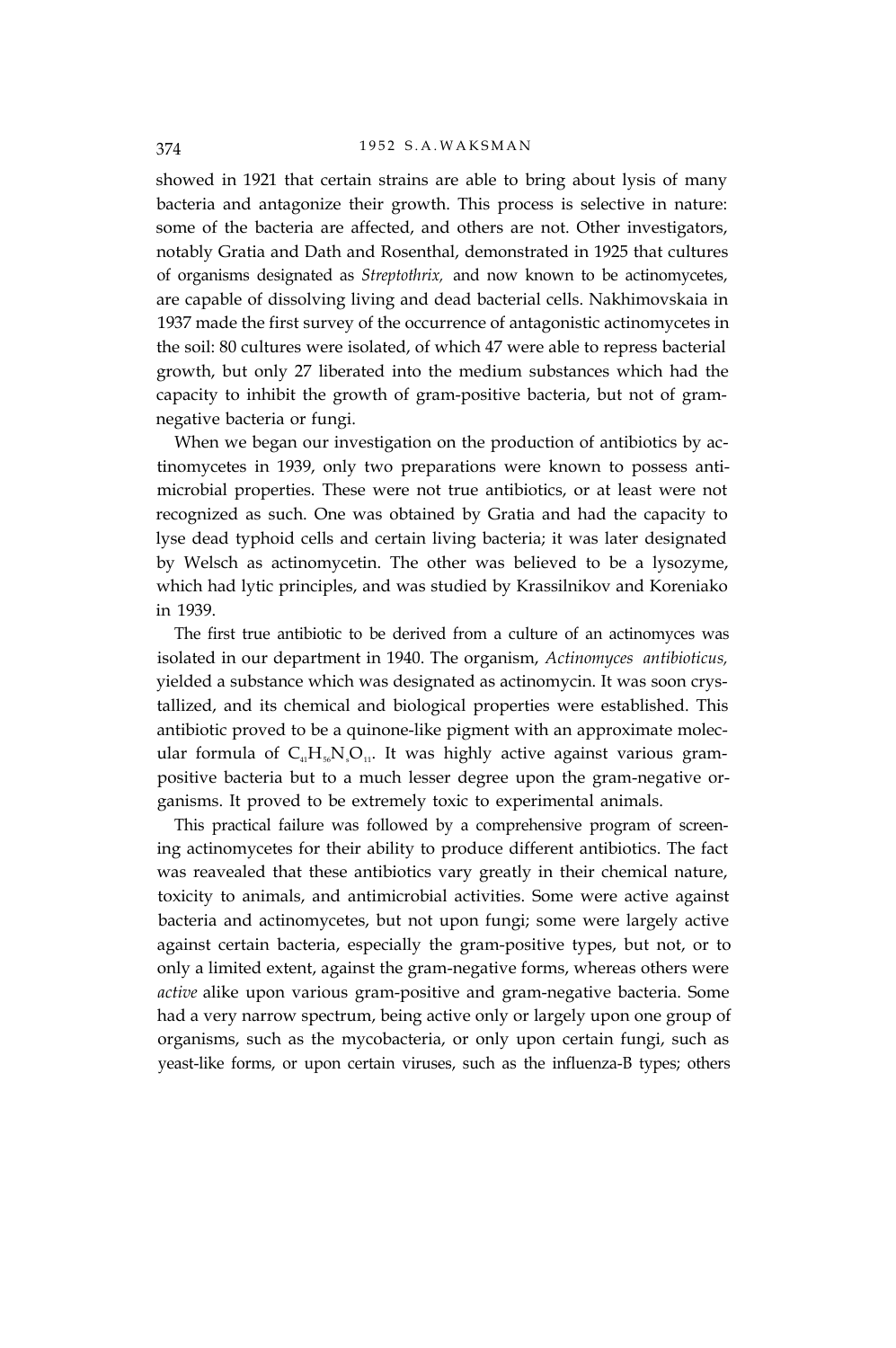#### S T R E P T O M Y C I N *375*

had a much wider spectrum, being active upon both bacteria and fungi, or upon bacteria, rickettsiae, and the so-called larger viruses.

It was further found in our laboratory and in others that one antibiotic, such as actinomycin and streptothricin, could be produced by several different species. Some organisms give rise to different modifications of the same antibiotic, as actinomycin A, B, and C. This is true also of streptomycin, various modifications of which are produced by different species of *Streptomyces,* notably *S. griseus, S. bikiniensis,* and *S. griseocarneus* (streptomycin, mannosidostreptomycin, hydroxystreptomycin). Some organisms produce a mixture of different antibiotics, as in the case of different strains of *S. griseus,* which give rise not only to streptomycin, but also to the antifungal agents actidone and candicin.

# *Isolation of streptothricin and streptomycin*

The isolation of actinomycin, the first true antibiotic from a culture of an actinomyces, pointed a way to the formation and isolation from species belonging to this group of organisms of other chemical substances possessing antimicrobial properties. A new type of substance, designated as *streptothricin,* was soon isolated, in 1942. It showed distinct promise as a chemotherapeutic agent. It was active against both gram-positive and gram-negative bacteria and was not toxic to animals. The organism producing it was identical with *Actinomyces lavendulae,* a culture found in the soil 25 years previously. This new substance possessed highly desirable physical, chemical, and antimicrobial properties and gave promise of filling the gap left by penicillin in the treatment of infectious diseases due to gram-negative bacteria. It was a basic compound soluble in water, with an optimum activity at a Slight alkalinity. It was active against a number of bacteria, not only *in vitro;* but also *in viva,* as well as against various fungi. It was resistant to heat and to the action of different microorganisms and enzymes. A study of its pharmacology, however, brought out the fact that streptothricin exerted a residual toxic effect upon the animal body; its use in the treatment of infectious diseases was, therefore, limited.

The experience gained in the study of streptothricin made possible effective planning of a more comprehensive study of the production of a definite type of antibiotic by actinomycetes. Particular attention was paid to substances that possessed chemical and biological properties similar to those of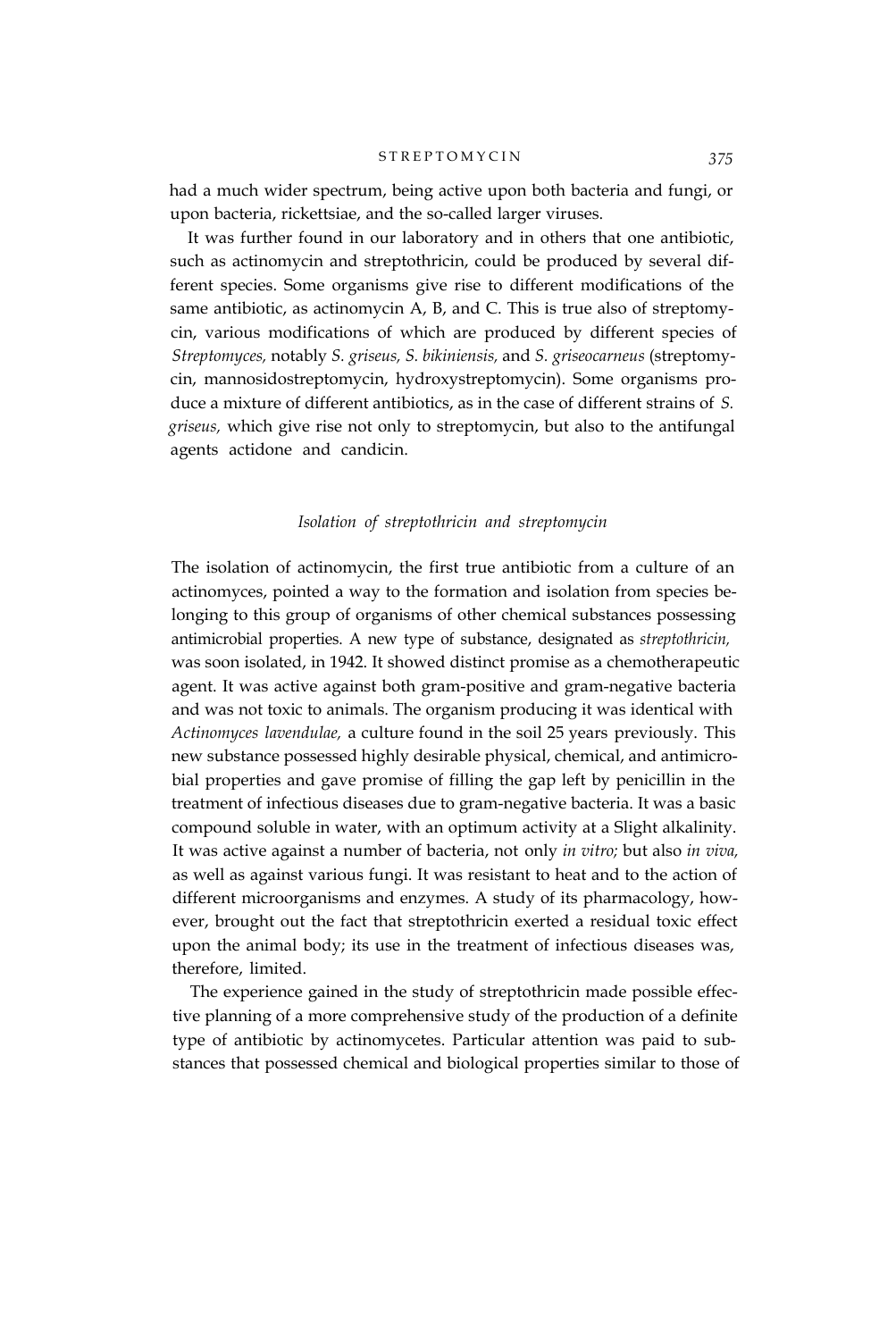streptothricin but that would be less toxic to the animal body. The method of cultivation of the organism (notably the use of submerged cultures), the method of isolation of the active substance (notably its adsorption on charcoal and its removal with dilute acid), the method of evaluation of its antimicrobial properties (notably its activity against gram-negative bacteria), were now well understood. It was, of course, desirable that any new substance should possess a spectrum which would be broader than that of streptothricin, that it be particularly active against a greater variety of bacteria which were resistant to penicillin, and, if possible, that it be active against tuberculosis. (Streptothricin was later found also to possess this property.) Less than six months after many freshly isolated cultures of actinomycetes were screened, an organism was obtained which appeared to produce the long looked-for antibiotic.

Since actinomycin was named after the organism that gave the name to the group of actinomycetales *(Actinomyces* by Harz in 1877,) and since the first promising antibiotic, streptothricin, was derived from the first name given to a member of this group *(Streptothrix* by F. Cohn in 1872), it was logical that the first chemotherapeutically active substance should be des- (gnated by the newly coined generic name of actinomycetes *(Streptomyces* by Waksman and Henrici in 1943). Thus *streptomycin* was born.

The organism producing streptomycin was identical with a culture isolated in our laboratory in 1916 and described at that time as *Actinomyces griseus* changed, according to the 1943 classification, to *Streptomyces griseus).* Although numerous additional cultures of streptomycin-producing strains of *S. griseus* have since been isolated, it is one of the 1943 cultures that has been utilized for the commercial production of streptomycin all over the world.

In addition to streptomycin, *S. griseus* was later found to produce mannosidostreptomycin, as well as certain other antibiotics, such as actidione and streptocin. Other strains of this organism produce no antibiotics at all or are able to form other substances, such as grisein and candicidin.

The medium used for the production of streptomycin contained organic sources of nitrogen and carbon, mineral salts, and certain growth-promoting substances. The culture had to be well aerated and incubated at 25 to 30°C for 3 to 5 days. The activity of streptomycin reached 100 to 200  $\mu$ g/ml; in commercial production, much higher yields are usually obtained.

Recovery of the streptomycin was accomplished in a series of operations, involving removal of the mycelium by filtration, adsorption of the streptomycin on activated carbon or on some other adsorbent, elution by di-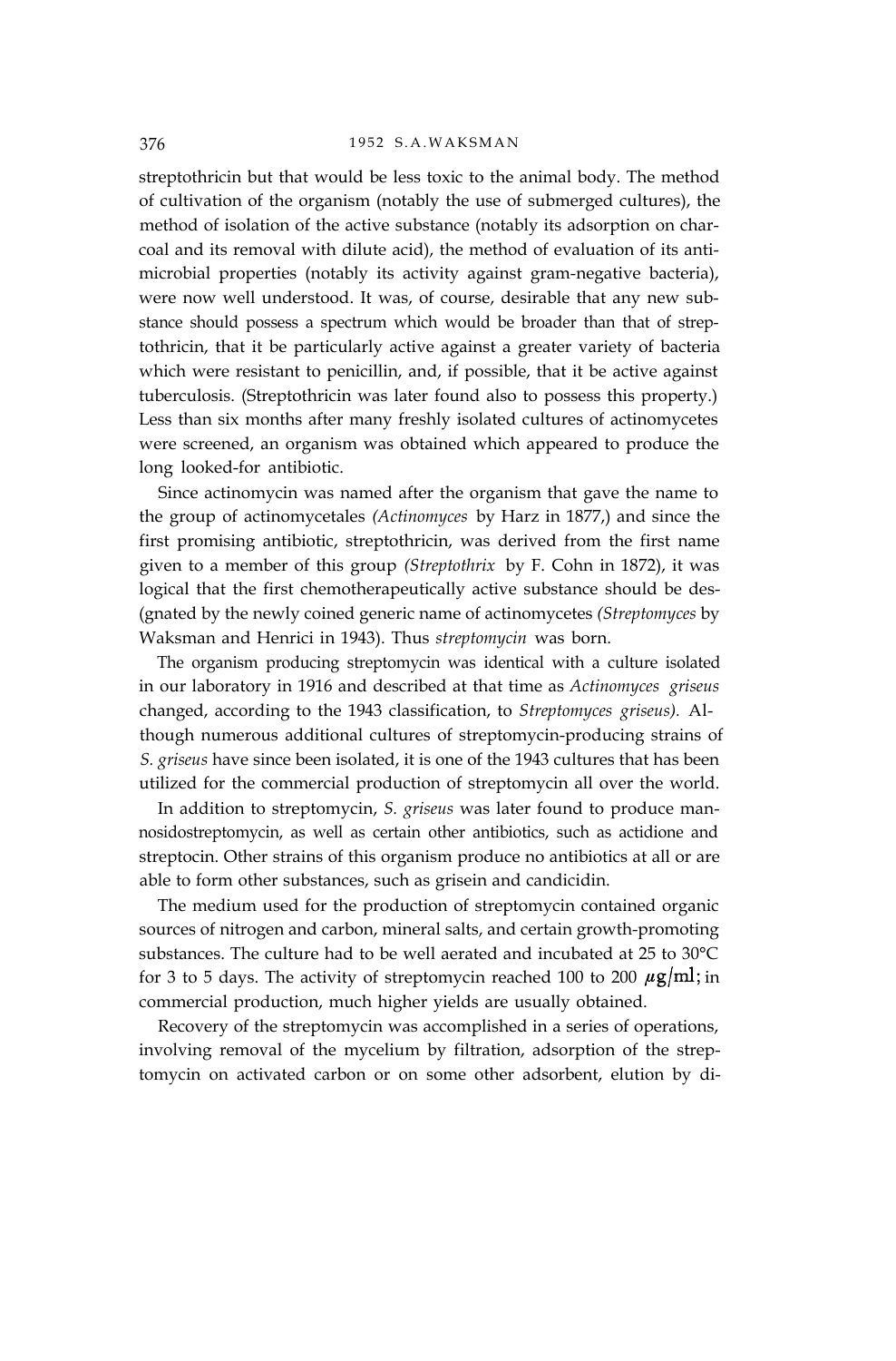#### STREPTOMYCIN<sup>377</sup>

lute acid, neutralization of the eluate, concentration by evaporation and dehydration or by solvent precipitation, and filtration and drying. Various methods have been used for further purification and crystallization of the antibiotic.

Streptomycin was found to be soluble in water and insoluble in organic solvents, such as ether, chloroform, and acetone. The chloride was completely soluble in methanol, less soluble in ethanol, and virtually insoluble in butyl alcohol, acetic acid, and pyridine. The sulfate was only slightly soluble in methanol and virtually insoluble in the other solvents.

A unit of streptomycin was designated as that amount of material which was just sufficient to inhibit the growth of a standard strain of *E. coli* in 1 millilitre of culture medium. When streptomycin was later isolated in a crystalline state, it was found that 1 unit was comparable to 1 ecrogram of the pure base. The United States Food and Drug Administration, in consultation with the different manufacturers, decided to establish the potency of streptomycin on the basis of the weight of the active material.

The activity of streptomycin against sensitive organisms was found to be influenced by the presence of certain chemical compounds. Glucose reduced its activity appreciably; hydroxylamine, thioglycollate, and cysteine largely inactivated it. This phenomenon was utilized in testing for sterility of streptomycin preparations or for determining the admixture of other antibiotics. The activity of streptomycin was found to be influenced but little by body fluids, pus, or normal tissue juices. The optimum reaction was pH 8.0; increasing acidity resulted in a decreased bacteriostatic potency, the greatest reduction taking place between pH 6.6 and pH 5.9.

# *Chemical nature of streptomycin*

Streptomycin belongs to the glucosides in which a diguanido-group is linked to a nitrogen-containing disaccharide-like compound. It is a strong base, with three basic functional groups. The molecular weight determination on the trihydrochloride in water gave about 800 for the free base after the necessary corrections for the chloride ion.

Upon hydrolysis, it splits into two compounds:

$$
C_{21}H_{39}N_7O_{12} + H_2O \rightarrow C_8H_{18}N_6O_4 + C_{13}H_{23}NO_9
$$
  
Streptomycin  
Streptoinca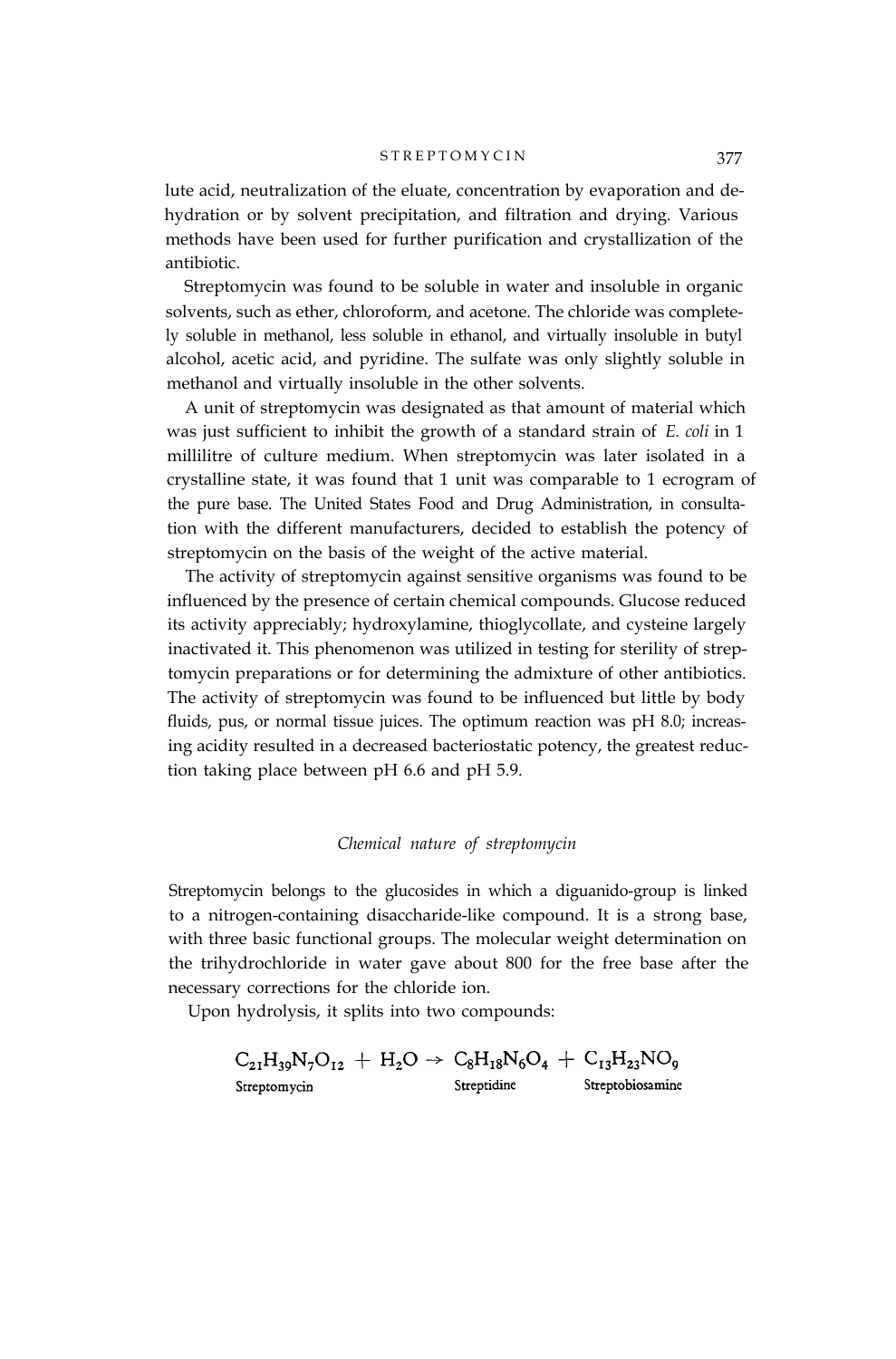On further hydrolysis with strong mineral acids, the streptobiosamine gives a 6-carbon sugar and glucosamine:

$$
\begin{array}{l} C_{13}H_{23}NO_{9} \ + \ H_{2}O \ \rightarrow \ C_{6}H_{10}O_{5} \ + \ C_{7}H_{15}NO_{5} \\ \textit{Streptobiosamine} \qquad \qquad \textit{Streptosse} \qquad \qquad \textit{N-methyl-L-glucosamine} \end{array}
$$

The basic nitrogen atom in the streptobiosamine is not present as a primary amino group.

The structure of the streptomycin molecule is usually given as follows :



Antibacterial properties of streptomycin

Streptomycin is active against a large number of bacteria found among the gram-negative, gram-positive, and acid-fast groups and among the spirochaetes; it has relatively little activity against anaerobic bacteria, fungi, protozoa, and viruses. No absolute value can be given for the sensitivity of an organism to streptomycin; this depends not only upon the particular species, but also upon the strain of the organism and upon the composition of the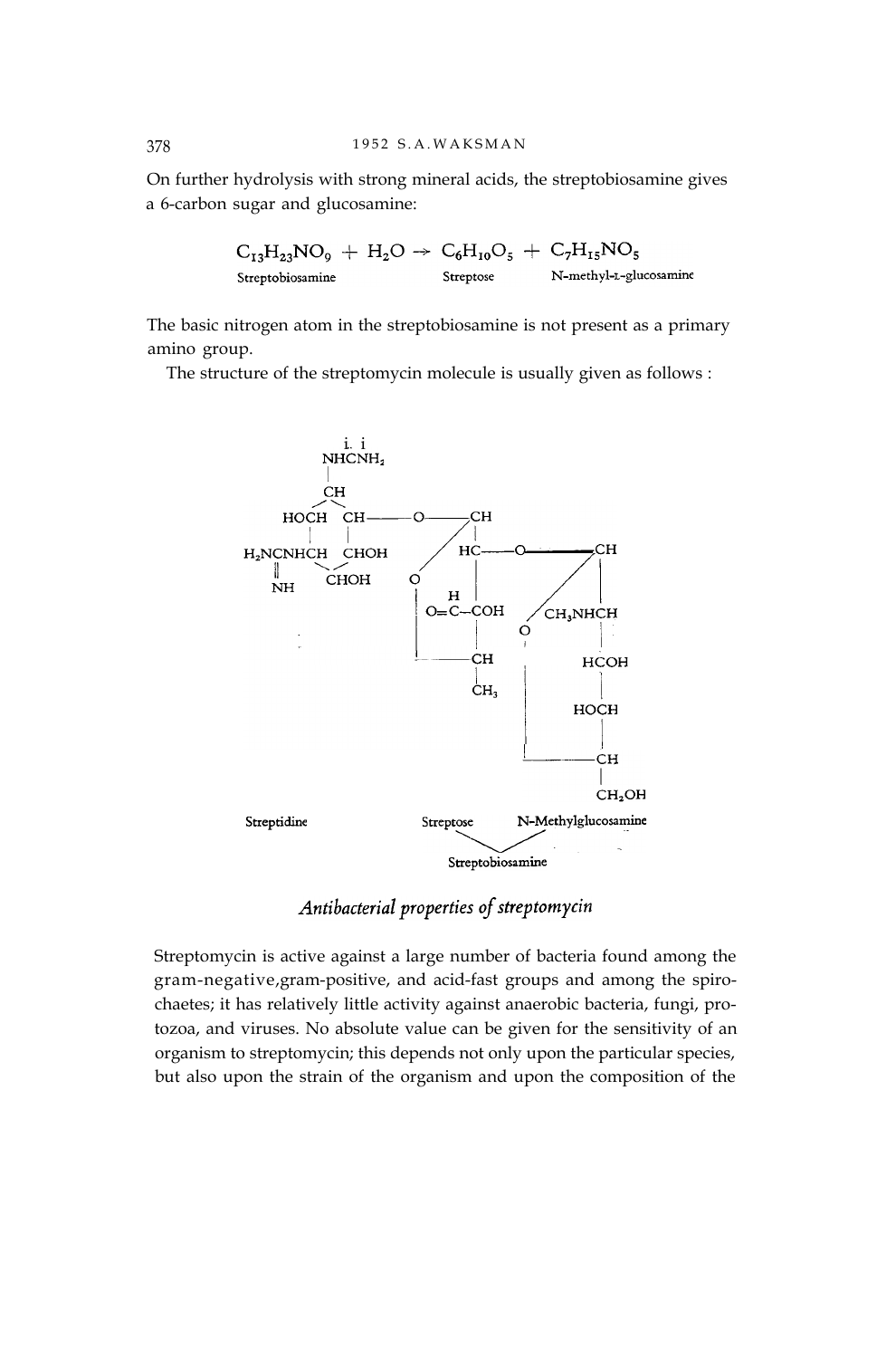medium in which it is tested. Thus any given figure for a single organism is quite arbitrary, since such values can vary greatly.

Streptomycin is more active upon bacteria in young, actively growing cultures than in older cultures, although this difference does not appear to be so great as that for penicillin. When added to a 3-hour-old culture of *E. coli,* 2  $\mu$ g streptomycin reduced the numbers by 75 per cent, and 5  $\mu$ g by 95 per cent; the corresponding reduction for 24- to 48-hour-old cultures were 19 and 42 per cent. The size of the inoculum influences the bacteriostatic concentration of streptomycin: for instance, an inoculum of 30,000 cells of *Brucella abortus* required 1  $\mu$ g/ml whereas an inoculum of 30,000,000 cells required  $4 \mu g$ m for inhibition of growth. Less streptomycin was needed to inhibit growth of various strains of *Br. abortus* and *Br. suis* under aerobic conditions than in the presence of  $10$  per cent  $CO<sub>2</sub>$ .

Since streptomycin is not active against viruses, it can be utilized in their isolation and purification from bacterial infections. It is also used in the preservation of bull semen, in the purification of cultures of *Trichomonas vaginalis* and *T. foetus,* and in the development of media for the isolation of pathogenic fungi. Because of its marked antibacterial properties, streptomycin can be used in preventing wound infections and in surgical operations.

Among the antimicrobial properties of streptomycin, its bacteriostatic and bactericidal action upon different strains of *Mycobacterium tuberculosis* is particularly significant. In concentration of 0.05 ug/ml, it has been found capable of inhibiting growth of the human pathogen to a limited extent, 0.2  $\mu$ g/ml inhibits growth to a marked extent, and 0.4  $\mu$ g/ml stops growth completely, after an incubation time of 16 to 20 days. In other experiments, streptomycin gave complete inhibition of growth of *M.* tuberculosis in concentrations of 0.3  $\mu$ g/ml, although occasional colonies occurred even with 0.5  $\mu$ g/ml. The bactericidal action of streptomycin also varies with its concentration and the length of contact with the organism,  $0.3 \mu g/ml$  exerting a marked effect in 48 hours, and 20  $\mu$ g/ml in 6 hours.

# Resistance of bacteria to streptomycin

The problem of variation in sensitivity of different strains of the same organism to streptomycin and the increasing resistance of the bacteria on prolonged contact with it are of considerable theoretical and practical importance. Variation in sensitivity may differ from day to day. This is believed to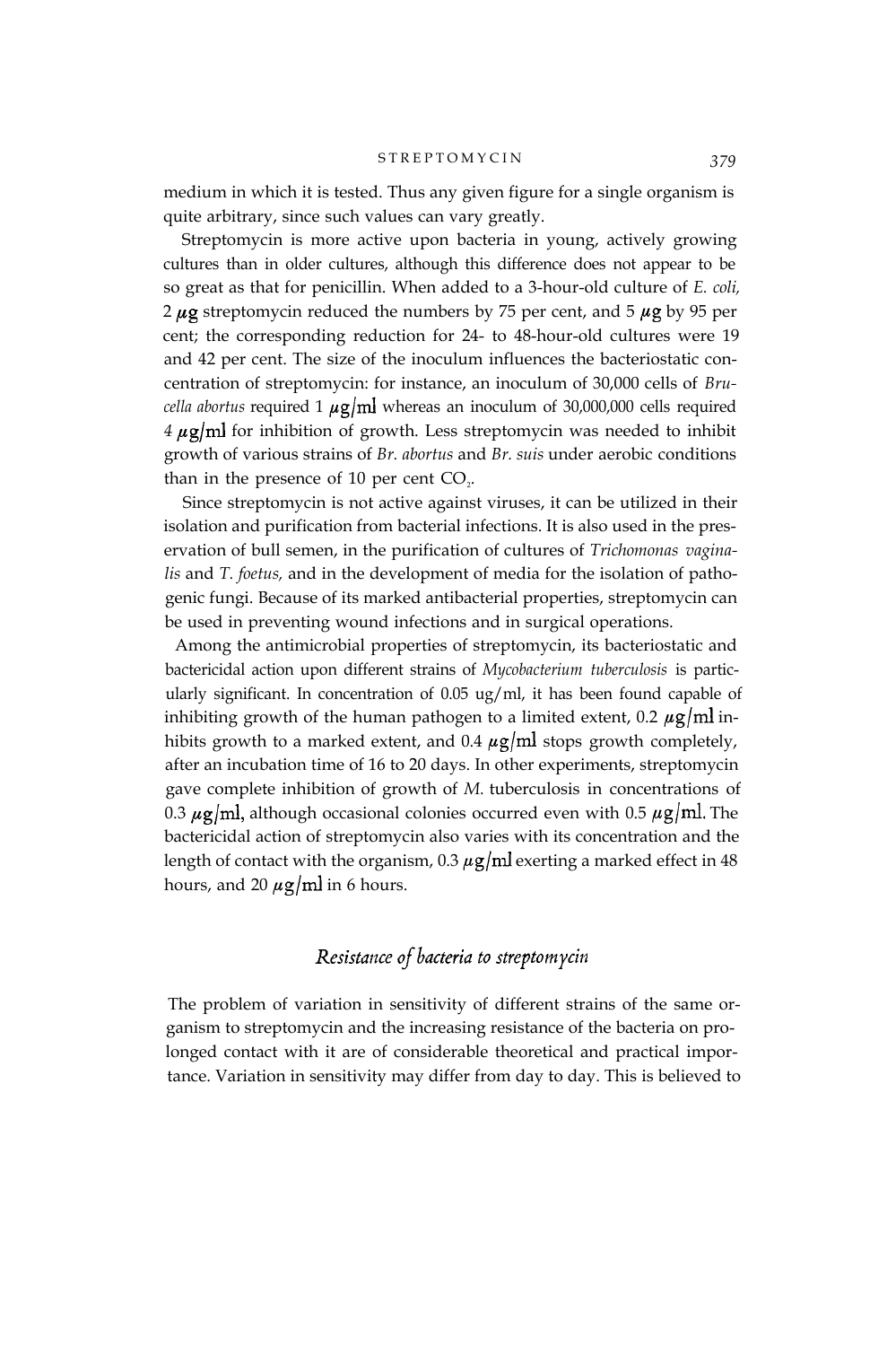#### 380 1952 S.A.WAKSMAN

be due, at least in part, to variations in the number of viable organisms, age and density of the culture, and the particular species involved.

Freshly isolated cultures of tubercle bacilli from patients with pulmonary tuberculosis are uniformly sensitive to streptomycin. When the cultures are exposed to relatively low concentrations of this antibiotic, growth of multiplying cells but not that of the non-multiplying cells is inhibited. The organism develops resistance to streptomycin *in vitro* at a rapid rate, and this resistance persists for a considerable time; it is not accompanied by any diminution in virulence. In a growing culture of tubercle bacilli, there was found to be, however, a decrease in the proportion of streptomycin-resistant cells with an increase in the age of the culture. The principal effects of streptomycin on the morphology of the organism were a loss of acid-fastness, an increase in granulation, and, in highly bacteriostatic concentration, a shortening of the rods.

Successive transfers of bacteria commonly occurring in infections of the urinary tract resulted in an increase in resistance to more than  $1,000 \mu g/ml$  of streptomycin. After 29 subsequent daily transfers on common media, the bacteria lost none of their resistance. It was suggested, therefore, that streptomycin-fastness may be a major factor in the failure of streptomycin therapy in certain infections. When the disease condition presents physical barriers to the penetration of the streptomycin, as in cases of abscesses and pyelonephritis, the organisms are exposed to sublethal concentrations, thus resulting in increased resistance. In infections with *Aerobacter cloacae,* an increase of more than 1,000 times was obtained after 36 days of treatment.

# *Streptomycin in experimental infections*

Streptomycin proved to be highly effective in the treatment of a large number of infectious diseases brought about in experimental animals by various bacteria. This was true of *Salmonella schottmülleri, Shigella gallinarum, Brucella abortus, Pseudomonas aeruginosa, Klebsiella* or Friedländer's bacillus, *Diplococcus pneumoniae,* and a number of organisms commonly found in urinary tract infections.

Subcutaneous doses of 100 to 200  $\mu$ g of streptomycin were sufficient to protect mice against lethal infections with *S. schottmülleri.* Oral doses of about 3 mg were required to protect mice infected by the intraperitoneal injection of 10 lethal doses. Following oral administration, streptomycin remained in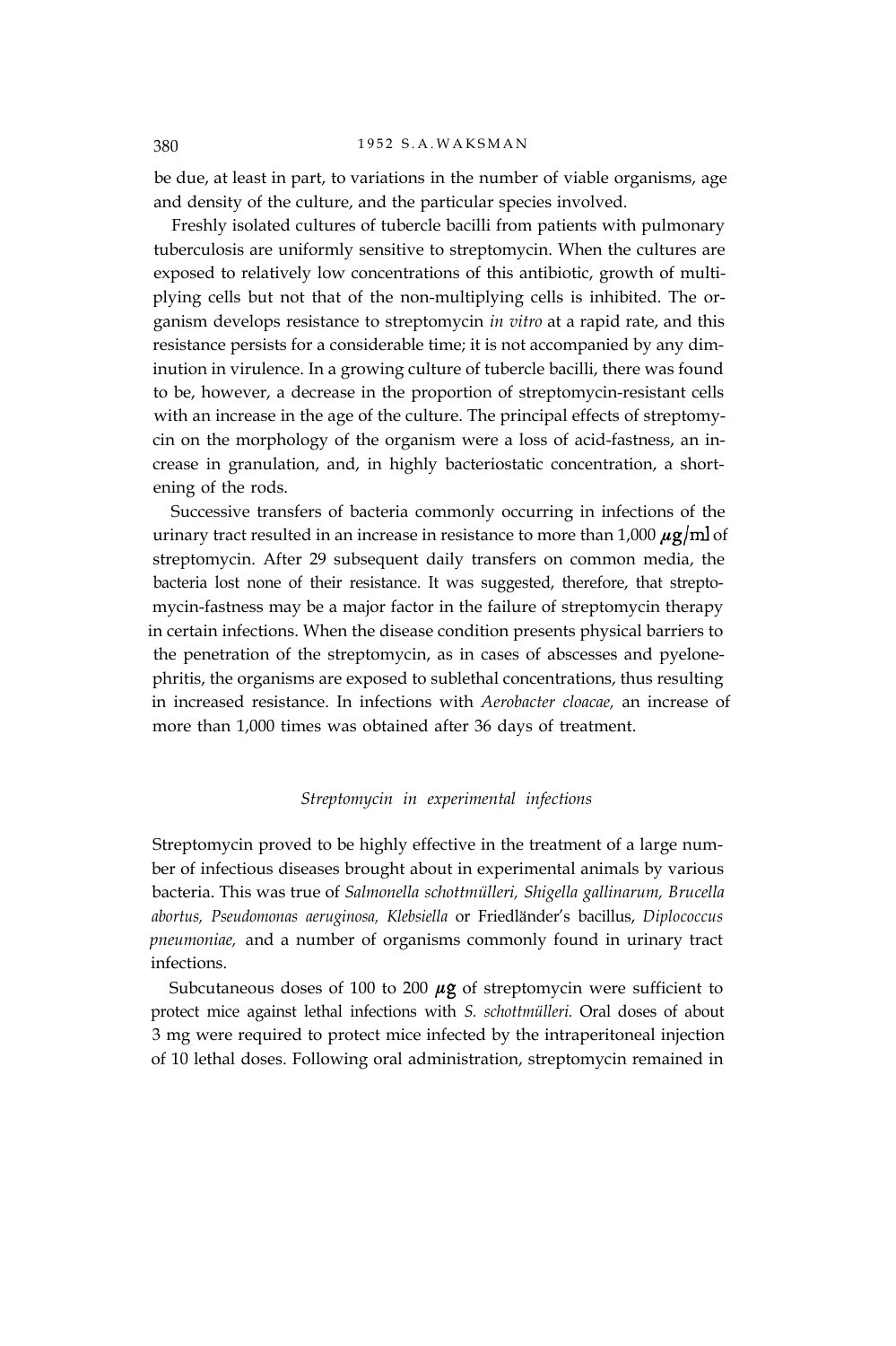#### STREPTOMYCIN<sup>381</sup>

the intestinal tract and gave very low blood concentrations. Urine recoveries in the animals ranged from 70 to 80 per cent when streptomycin was given parenterally and less than 10 per cent when given orally.

The effectiveness of streptomycin against tularemia, caused by *Pasteurella tularensis,* has been most striking. Complete protection was also obtained in experimental infections due to *Proteus vulgaris:* in chick embryos, 1,000 of streptomycin were required to arrest 18-hour infections; to protect 50 per cent of the embryos, 250  $\mu$ g in a single dose or 150  $\mu$ g in three daily doses were required. Excellent protection was obtained by the use of 150  $\mu$ g streptomycin against fowl typhoid caused by *Sh. gallinarum* in 11-day-old chick embryos.

Streptomycin was also found to have a marked effect upon experimental plague, *Pasteurella pestis* being inhibited by 1  $\mu$ g/ml. A series of mice infected with the organism were treated with 400  $\mu$ g streptomycin daily, beginning 2 days after inoculation and continuing for 6 days. Nine of the ten mice survived 14 days, as compared with the survival of four out of eleven for sulfadiazine-treated mice and one out of nine for the controls. Experimental infections caused by *D. pneumoniae* and *Staphylococcus aureus* were readily controlled when adequate doses of streptomycin were employed.

Of particular importance was pioneering work done by Feldman and Hinshaw on the effectiveness of streptomycin in experimental tuberculosis in guinea pigs. On the basis of an arbitrarily established index of infection, microscopically determined, 100 represented the maximum possible amount of tuberculosis. The control animals, sacrificed after 61 days, exhibited an index of 67 as contrasted to 5.8 for those which had received streptomycin. In another experiment, the corresponding values were 81.9 for the untreated and 2.8 for the treated animals. The daily administration of streptomycin per guinea pig varied from 1,387 to 6,000pg. Two different strains of the human tubercle bacillus were equally sensitive of streptomycin. *M. tuberculosis* was recovered from the spleens of only one of the guinea pigs treated with streptomycin, the animal having received  $1,387 \mu g$  streptomycin daily for 54 days.

The conclusion was reached that streptomycin is the most effective tuberculo-chemotherapeutic agent so far studied. Its relatively low toxicity for guinea pigs, its high efficacy in resolving and suppressing what would otherwise be lethal tuberculosis, established streptomycin as a drug worthy of serious consideration for the treatment of tuberculosis.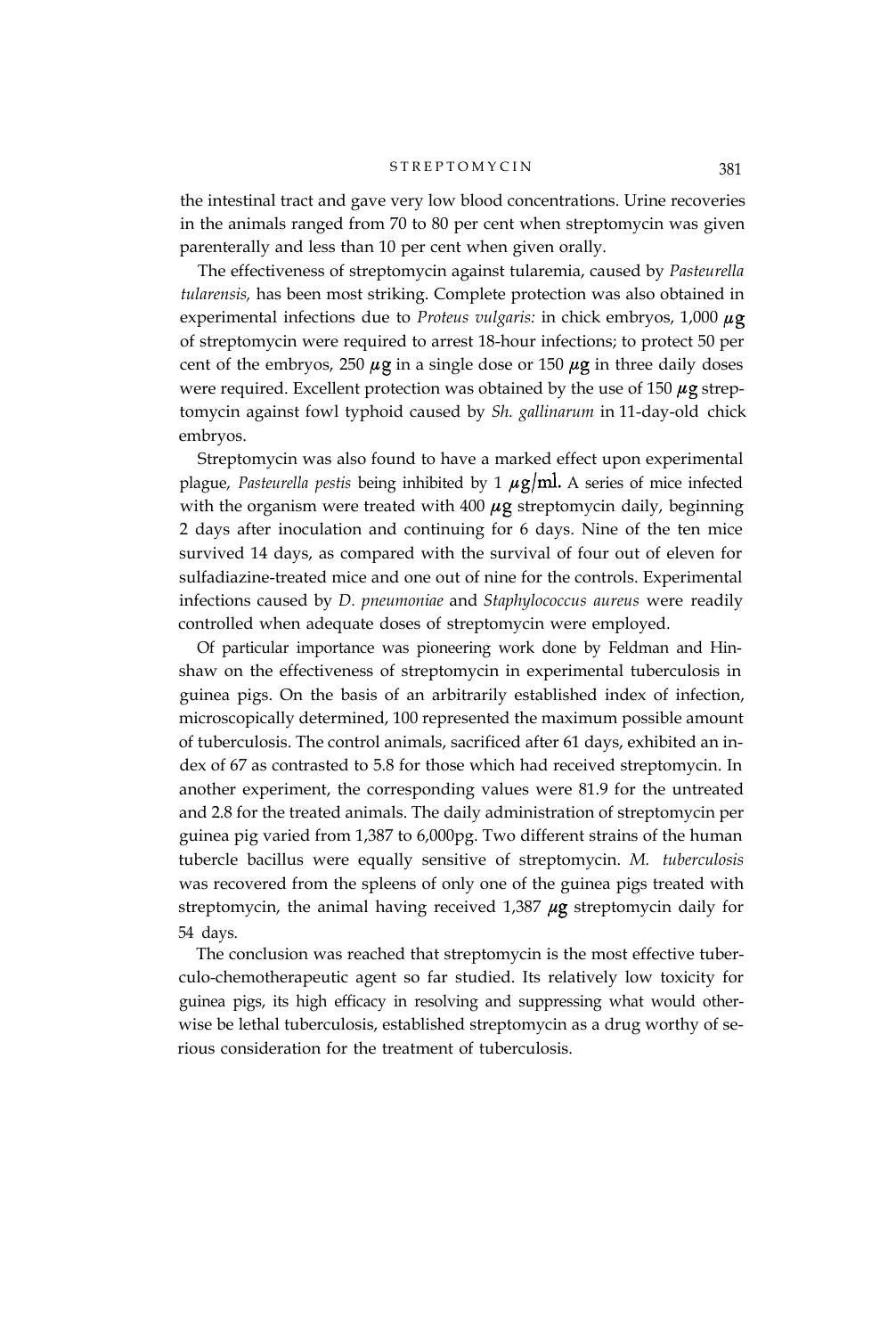# 382 1952 S.A.WAKSMAN

## *Toxicity of streptomycin*

To produce toxic manifestations of streptomycin in animals, it was necessary to administer either extraordinarily large doses of the pure material or smaller amounts of certain impure preparations. No correlation was obtained between the acute toxicity of different lots to experimental animals and clinical tolerance by human beings. The behavior of the material in man could not, therefore, be foretold if antibacterial potency alone was assumed to be the criterion of purity; highly concentrated material had on occasion been unsatisfactory clinically, whereas considerably less active preparations had often produced no undesirable effects.

Among the various toxic reactions resulting from the administration of streptomycin, the otic complications received particular attention. In one experiment, 81 patients treated with streptomycin were examined for evidence of aural toxicity. Two months after cessation of therapy, three of these patients showed an absence of vestibular response. During the third month after therapy, one of these three showed increasing recovery of response. All three complained spontaneously of dizziness, which decreased steadily during treatment. One patient showed a high tone loss, but the audiogram was normal in these three patients. Another patient showed a severe loss of hearing 2 weeks after treatment; 2 weeks later he had shown decided improvement in hearing; he had a normal vestibular response throughout. It was not certain that the low tone and high tone losses were due to streptomycin.

#### *Diseases responding to streptomycin*

A variety of human and animal diseases caused by various bacteria respond readily to streptomycin treatment. This was brought out in the first comprehensive study of a group of diseases which could be considered to be definitely controlled by streptomycin or to give promise that they would respond favorably. These included tularemia, urinary tract infections, especially those resistant to sulfa drugs and to penicillin, *Klebsiella* and *Hemophilus* infections, bacteremia due to penicillin-resistant organisms, various forms of meningitis, and whooping cough. Streptomycin was also found to be helpful in treatment of a variety of other diseases, such as leprosy, typhoid fever, brucellosis, certain forms of tuberculosis, and probably also bacillary dysentery, cholera, and bubonic plague.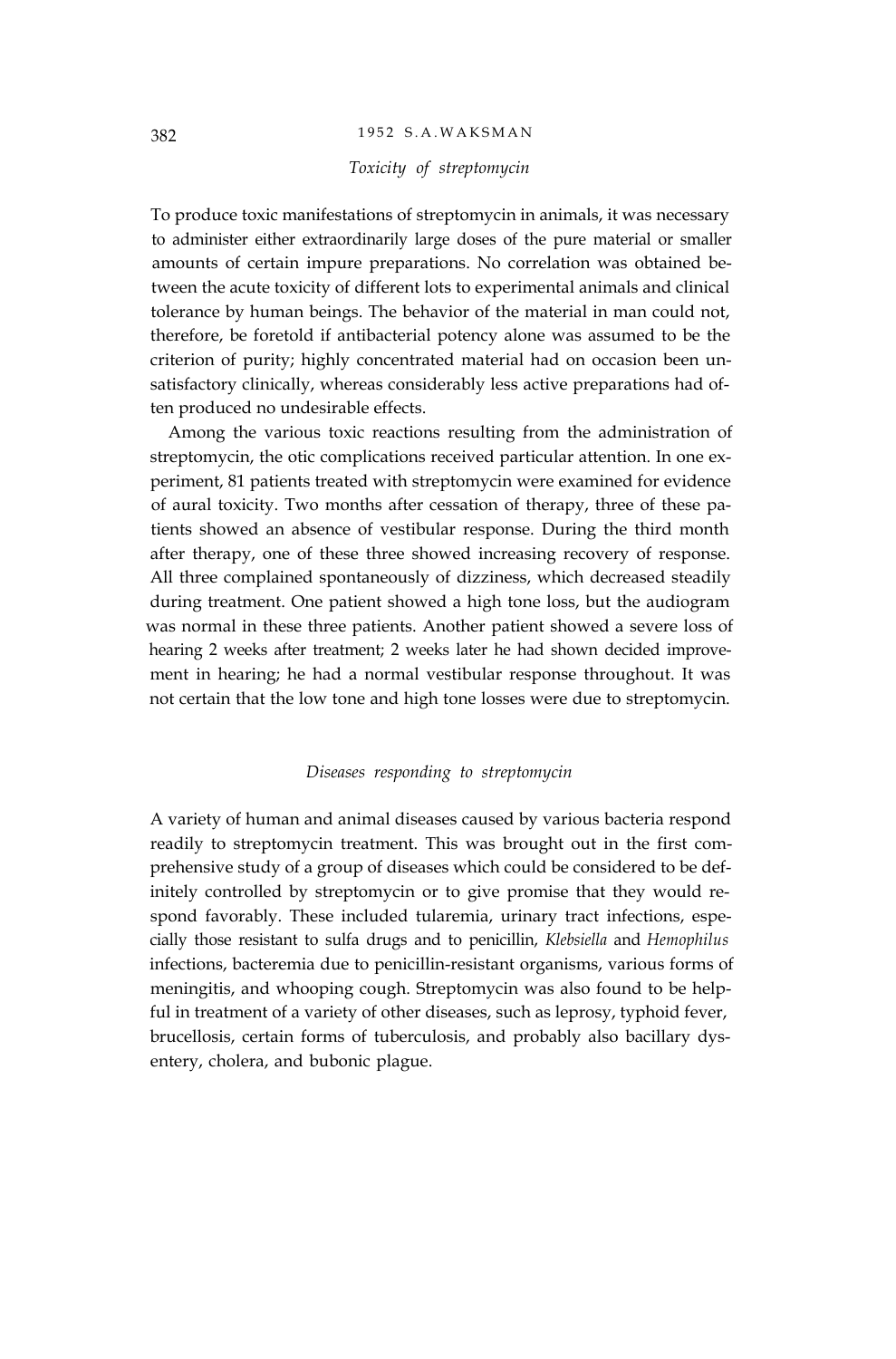#### S T R E P T O M Y C I N 383

The Committee on Chemotherapy, originally organized by the Committee on Medical Research of the OSRD, undertook the supervision and coordination of the first large-scale series of investigations on the use of streptomycin in the treatment of bacterial infections. The various infectious diseases have been divided, in their relation to streptomycin, as follows:

# Diseases definitely indicated for streptomycin treatment

- 1. All cases of tularemia.
- 2. All cases of *H. influenza* infections:

Meningitis Endocarditis Laryngotracheitis Urinary tract infections Pulmonary infections

#### *3.* All cases of meningitis due to :

*E. coli*

*Pr. vulgaris*

- *. K. pneumoniae*
	- *B. lactis-aerogenes*
	- *Ps. aeruginosa*
	- *S. paratyphi*

# 4. All cases of bacteremia due to gram-negative organisms:

*E. coli*

- *Pr. vulgaris*
- *A. aerogenes*
- *Ps. aeruginosa*
- *K. pneumoniae*

# 5. Urinary tract infections due to:

*E. coli*

- *Pr. vulgaris*
- *K. pneumoniae*
- *B. lactis-aerogenes*
- *H. influenzae*
- *Ps. aeruginosa*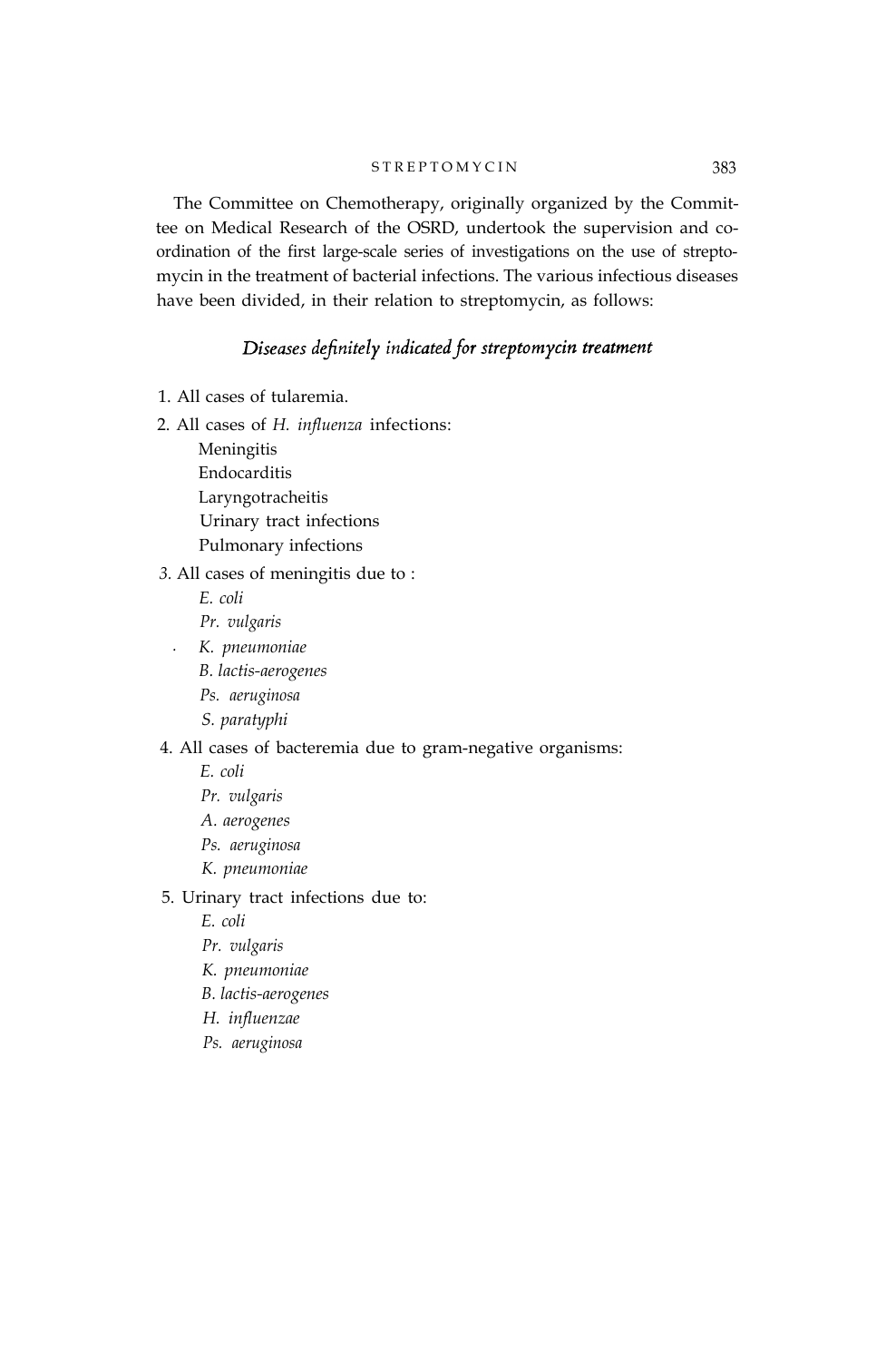*Streptomycin found to be a helpful agent but position not yet definitely defined*

- (1) Peritonitis due to gram-negative bacteria.
- (2) B. Friedländer's pneumonia.
- (3) Liver abscesses due to gram-negative bacteria.
- (4) Cholangitis due to gram-negative bacteria.
- (5) Penicillin-resistant but streptomycin-sensitive organisms infecting heart valves.
- (6) Tuberculosis.
- (7) Chronic pulmonary infections due to mixed gram-negative flora.
- (8) Empyema due to gram-negative infections.

The Committee evaluated the first 1,000 cases treated with streptomycin. In 409 urinary tract infections, the general recovery rate was 42 per cent. Of 100 *H. influenzae* meningitis infections, recovery was obtained in 79 per cent; in 17 of the fatal cases, treatment was too late to be effective. In 14 cases of meningitis caused by other gram-negative organisms, only 4 died. In 91 bacteremia cases, 49 recovered, 12 improved, 4 showed no response and 26 died; in this group as well, the fatal cases were treated too late. Striking results were obtained in tularemia (63 recoveries out of 67 cases), and in otitis media (7 immediate recoveries out of 8 cases). In 44 cases of pulmonary infections, recovery or improvement was obtained in 61 per cent. Streptomycin was extremely effective against acute Friedlander bacillus infections.

In the evaluation of streptomycin in tuberculosis, 75 cases were used. These included miliary, meningeal, larynx, skin, and renal tract forms. It was recommended that a minimum period of treatment should be 3 to 6 months with daily doses of 1.5 to 3.0 g. Hinshaw, Feldman, and Pfuetze, on the basis of treatment of 100 tuberculosis cases, came to the rather optimistic conclusion, that streptomycin is an antibacterial agent which possesses the unique ability to inhibit the growth of *M. tuberculosis* both experimentally and clinically. It was recommended that treatment of tuberculosis consist of large doses of streptomycin for prolonged periods.

Various forms of tuberculosis were soon found to respond promptly to streptomycin. These included ulcerating tuberculous lesions of the larynx, hypopharynx, and the tracheobronchial tree, which received combined intramuscular and aerosol treatment. Some types of extrapulmonary tuberculosis also responded well, especially chronic, long-standing draining sinus tracts, which usually closed within a few weeks. These remained closed only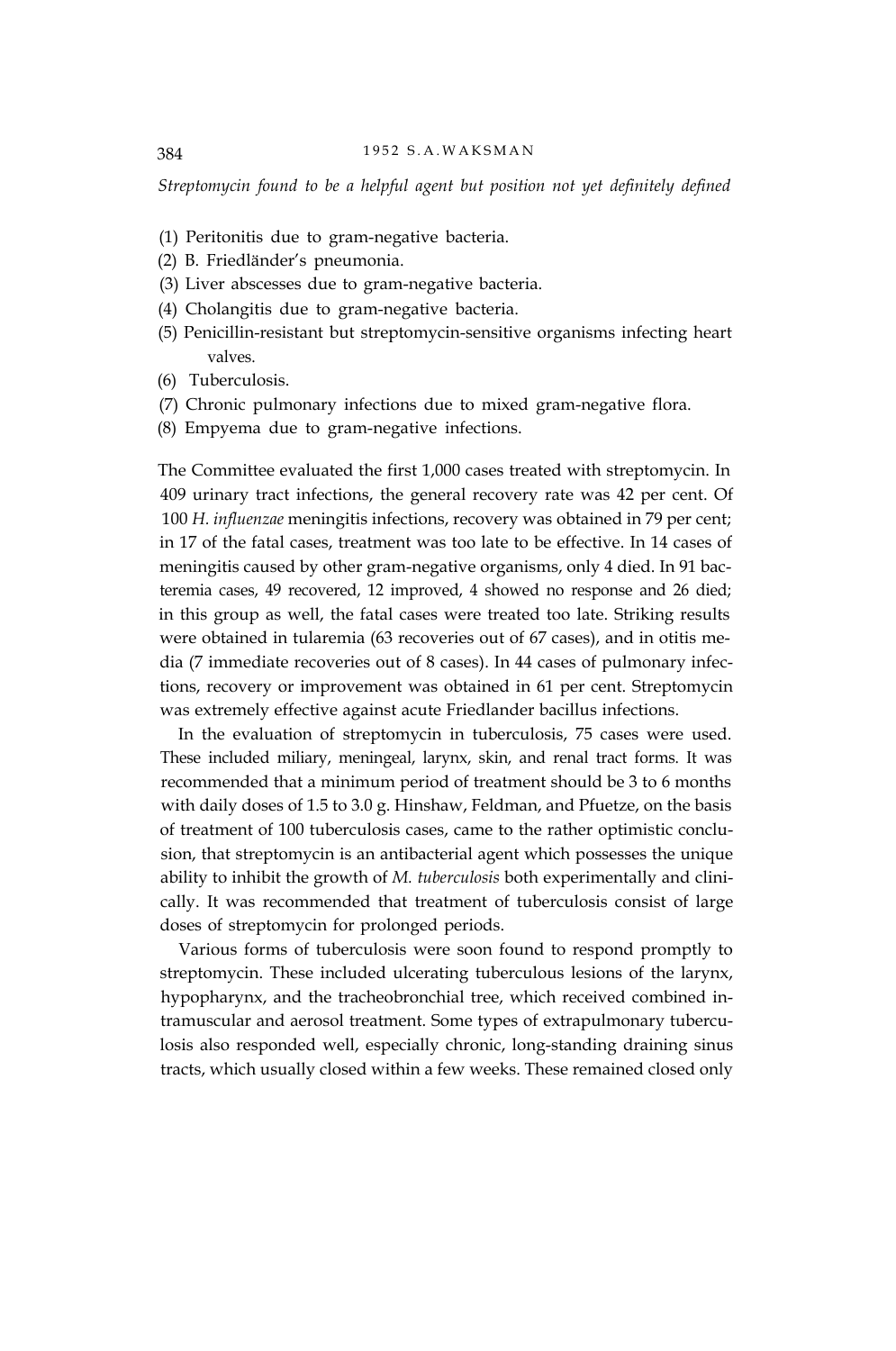#### STREPTOMYCIN<sup>385</sup>

if treatment was continued for several weeks after superficial healing. Encouraging results were also obtained in treatment of tuberculosis of bones and joints. Some patients with early tuberculous meningitis responded promptly to adequate intramuscular and intrathecal administration, but frequently these gains were not permanently sustained; temporary clinical remission was frequently realized after streptomycin treatment of early but acute and severe tuberculous meningitis; consciousness could be regained, sometimes within a few days, fever would decline within a few weeks, the patient appearing normal for several months; subsequent exacerbations of the diseases were likely to occur and were not likely to respond to treatment.

Disseminated hematogenous tuberculosis of the miliary type heretofore did not respond to treatment, spontaneous recoveries being extremely rare. By the use of streptomycin it was possible to bring about a complete clinical and roentgenologic remission. Tuberculosis of the alimentary tract and tuberculous peritonitis also showed striking symptomatic improvement.

The rapid progress made in the use of streptomycin in tuberculosis was thus well expressed by Walker, Hinshaw, and Barnwall: "The introduction of streptomycin into clinical medicine has been peculiarly exciting to phthisiologists. Not only have they never had an *antibiotic* which was helpful in the treatment of tuberculosis in man, they have never had a proved effective drug of any sort. So far as chemotherapy is concerned, not only was their situation comparable to that of the syphilologist prior to the discovery of penicillin, it was worse than his position before the appearance of Ehrlich and arsenic. Phthisiologists have been dependent on rest in bed, and, more re- . cently, on collapse therapy. The relatively rapid evaluation of a new drug rapid for tuberculosis if not for pneumococcic pneumonia - is partly the result of experience gained from the investigation of other drugs in other diseases. It is partly a result of the employment, here and in England, of cooperative methods of investigation which have yielded data, reasonably uniform, rapidly, and in large amount."

I need hardly survey the subsequent developments in the use of streptomycin for the different infectious diseases, especially tuberculosis. I need hardly dwell upon the various regimens for treatment, based on special dosages and modes of administration, and its combined use with para-aminosalicylic acid (PAS). I need not list the numerous antibiotics that have been isolated from cultures of actinomycetes, some in our own laboratories, such as neomycin, and some in numerous other laboratories throughout the world. Suffice to say that streptomycin pointed the way, both through the planned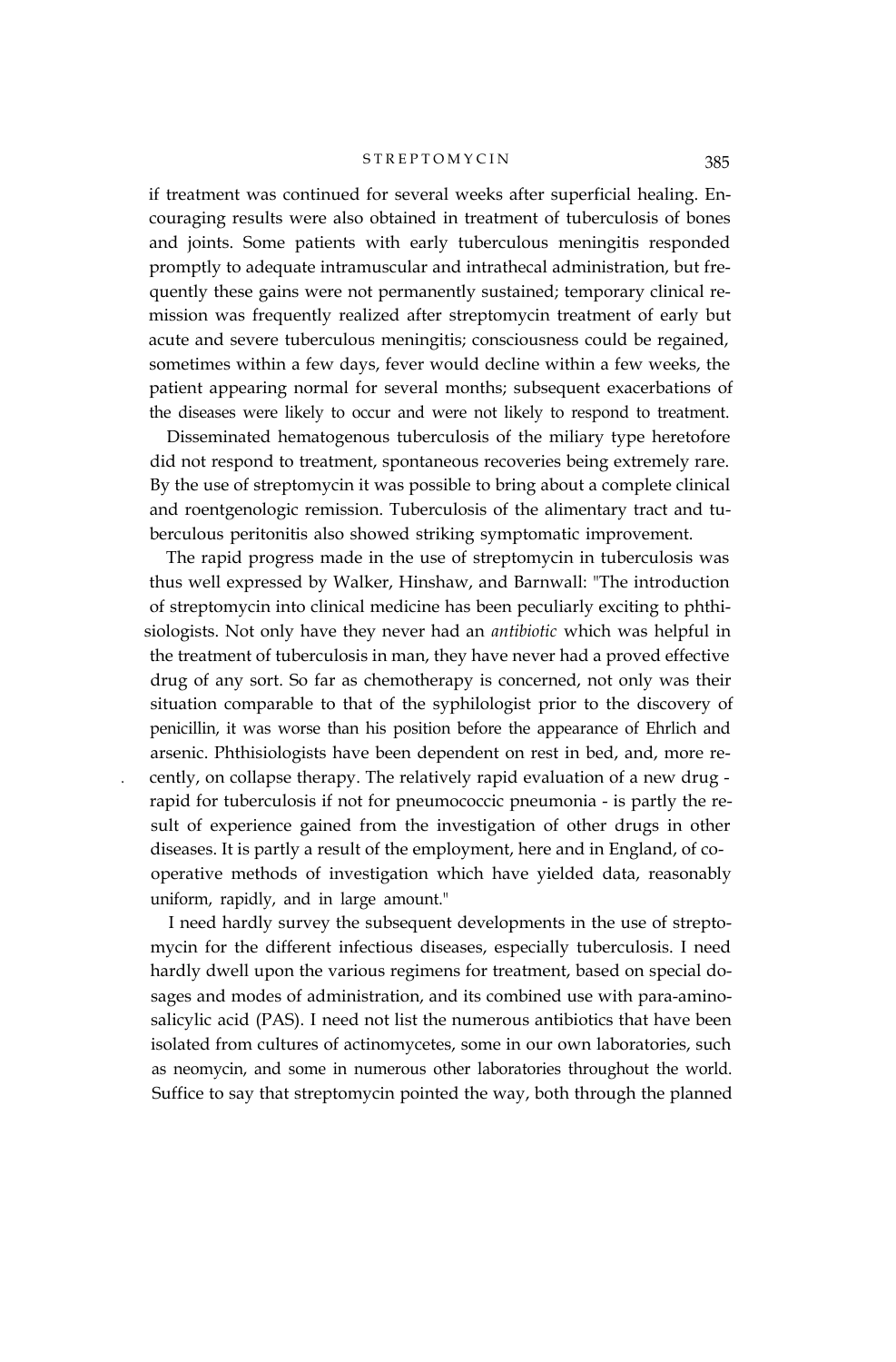screening programs and through its specific activity against the gram-negative bacteria and tuberculosis, to many of these antibiotics. The rest is history. Medical science and clinical practice have been revolutionized. One may look forward to further discoveries of agents that will combat diseases not now subject to therapy, to more active and less toxic agents than those now available, and to combined therapy of several antibiotics or of antibiotics and synthetic compounds which will prove to be more effective than the use of single substances.

# *Summary*

The discovery of streptomycin as a product of a rather obscure group of microorganisms, the actinomycetes, led to the study of these organisms as potential producers of other chemotherapeutic substances. Following streptomycin, there came in rapid succession chloramphenicol, chlortetracyline, neomycin, oxytetracyline, and, more recently erythromycin and others. These antibiotics have found extensive application as chemotherapeutic agents in the treatment of numerous infectious diseases never before subjected to therapy.

In the treatment of tuberculosis, the more controlled dosage of streptomycin and the supplementary use of PAS tended to overcome some of the limitations of the antibiotic, notably its toxicity and the development of bacterial resistance. The recent introduction of isonicotinic acid hydrazide suggests the possibility that its combined use with streptomycin will tend further to control the disease and overcome undesirable complications. The conquest of the "Great White Plague", undreamt of less than 10 years ago, is now virtually within sight.

I wish to take this opportunity to thank all my collaborators, associates, and graduate students who have participated in the investigations necessary to the development of our broad antibiotic program. Special thanks are due to the following assistants and graduate students: Misses Elizabeth S. Horning, Elizabeth Bugie, Doris Jones, D. Hutchinson, H. C. Reilly and Dorothy G. Smith; Drs. M. Welsch, W. Geiger, W. Garson, E. A. Swart, and Messrs. H. B. Woodruff, Albert Schatz, H. Lechevalier, S. R. Green, D. A. Harris, W. P. Iverson, D. Reynolds, H. J. Robinson, and Otto Graessle; to the chemists, pharmacologists, bacteriologists, and engineers of Merck & Co.; to Drs.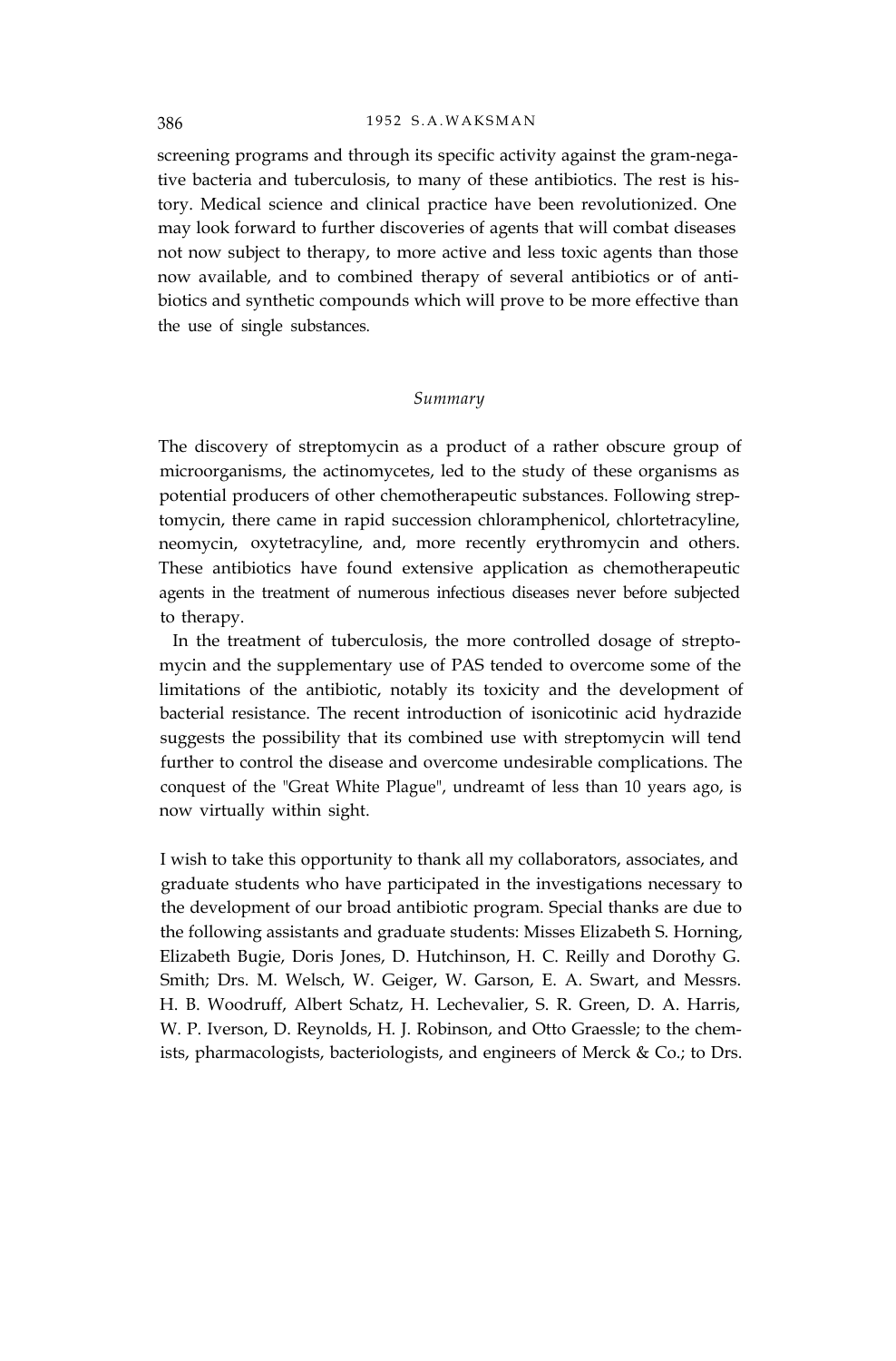#### STREPTOMYCIN<sup>387</sup>

W. H. Feldman and H. C. Hinshaw of the Mayo Clinic; to Dr. C. S. Keefer of the Committee on Medical Research; and to numerous clinical investigators who have helped to make streptomycin the important chemotherapeutic agent it is today.

- 1. S. A. Waksman and R. E. Curtis, The actinomyces of the soil, *Soil Sci.,* 1(1916) 99-134.
- 2. S. A. Waksman, Cultural studies ofspecies of actinomyces, *Soil Sci.,* 8 (1919) 71-215.
- 3. S. A. Waksman and A. T. Henrici, The nomenclature and classification of the actinomycetes, *J. Bacteriol,* 46 (1943) 337-341.
- 4. S. A. Waksman, Associative and antagonistic effects of microorganisms. I: Historical review of antagonistic relationships, *Soil Sci.,* 43 (1937)51-68.
- 5. S. A. Waksman, Antagonistic relations of microorganisms, *Bacteriol. Revs.,* 5 (1941) 231-291.
- *6. S.* A. Waksman, *Microbial Antagonisms and Antibiotic Substances,* The Commonwealth Fund, N.Y., 1st ed., 1945; 2nd ed., 1947.
- 7. S. A. Waksman, E. S. Horning, M. Welsch, and H. B. Woodruff, Distribution of antagonistic actinomycetes in nature, *Soil Sci., 54* (1942) 281-296.
- 8. *S.* A. Waksman and H. B. Woodruff, *Actinomyces antibioticus,* a new soil organism antagonistic to pathogenic and non-pathogenic bacteria, *J. Bacteriol., 42* (1941) 231- 249.
- 9. S. A. Waksman and H. B. Woodruff, Streptothricin, a new selective bacteriostatic and bactericidal agent, particularly active against gram-negative bacteria, *Proc. Soc. Exptl. Biol. Med.,* 49 (1942) 207-210.
- 10. A. Schatz, E. Bugie, and S. A. Waksman, Streptomycin, a substance exhibiting antibiotic activity against gram-positive and gram-negative bacteria, *Proc. Soc. Exptl. Biol. Med.,* 55 (1944) 66-69.
- 11. S. A. Waksman, E. Bugie, and A. Schatz, Isolation of antibiotic substances from soil microorganisms with special reference to streptothricin and streptomycin, *Proc. Staff Meetings Mayo Clinic,* 19 (1944) 537-548.
- 12. D. Jones, H. J. Metzger, A. Schatz, and S. A. Waksman, Control-of gram-negative bacteria in experimental animals by streptomycin, *Science,* 100(1944)103-105.
- 13. A. Schatz and S. A. Waksman, Effect of streptomycin and other antibiotic substances upon *Mycobacterium tuberculosis* and related organisms, *Proc. Soc. Exptl. Biol. Med.,* 57 (1944) 244-248.
- 14. H. J. Robinson, D. G. Smith, and 0. E. Graessle, Chemotherapeutic properties of streptomycin, *Proc. Soc. Exptl. Biol. Med., 57* (1944) 226-231.
- 15. J. Fried and O. Wintersteiner, Crystalline reineckates of streptothricin and streptomycin, *Science,* 101 (1945) 613-615; J. Fried and H. E. Stavely, Streptomycin. X: The structure of mannosidostreptomycin, *J. Am. Chem. Soc.,* 74 (1952) 5461-5468.
- 16. F. A. Kuehl, R. L. Peck, A. Walti, and K. Folkers, Streptomyces antibiotics. I:Crystalline salts of streptomycin and streptothricin, *Science,* 102 (1945) 34-45.